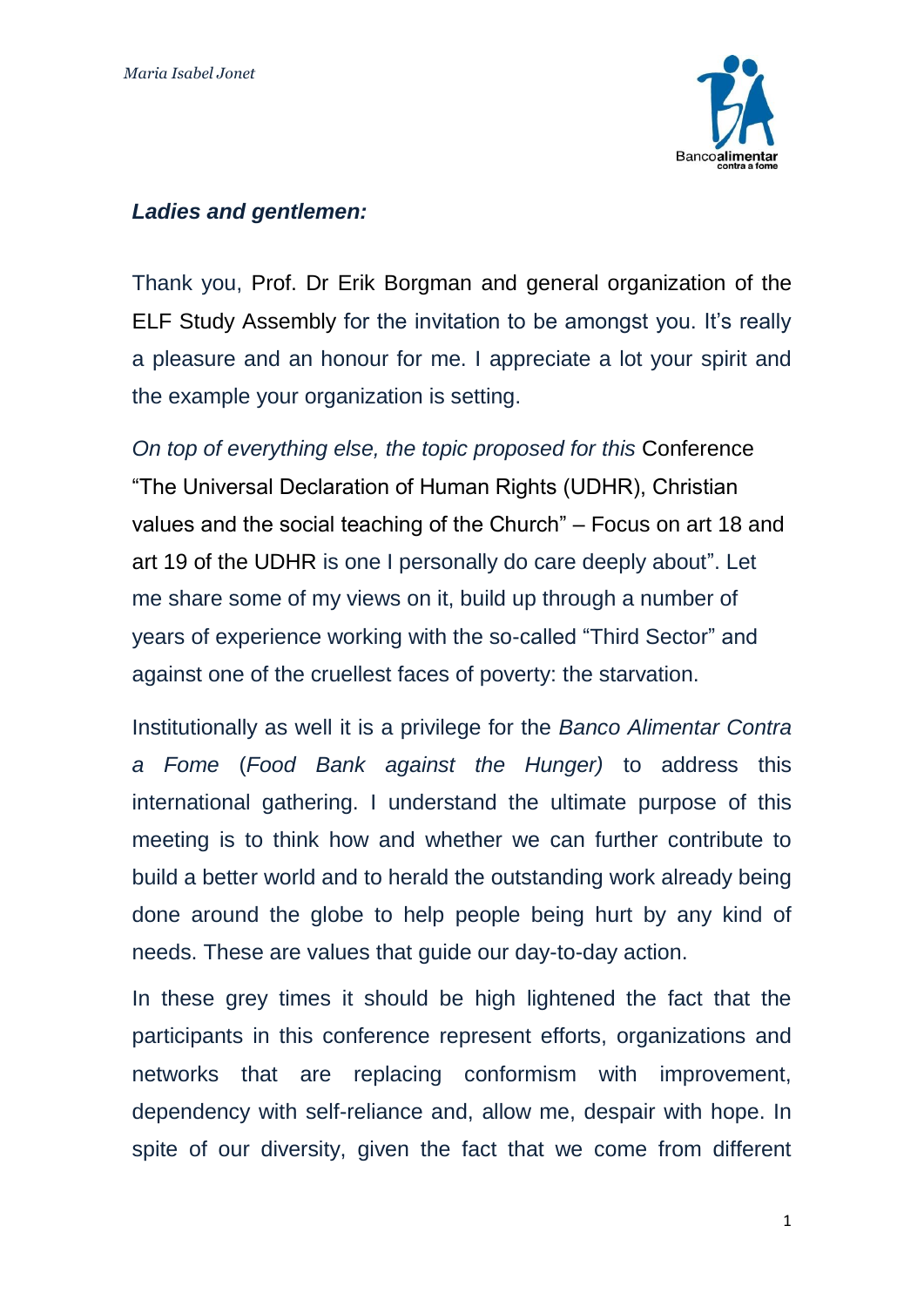

countries and represent different professions and different life styles, we are all united by our commitment to charting new ways in fighting poverty

This is a valuable perspective that I would like to emphasise. What we have in common is far more important than what divides us. So, to the fundamental question: "*Is a better world waiting for us?*", my unequivocal answer is "*YES*."

Our world gone now global in new ways and many challenges are appearing, but never, as in our times, we have had so great opportunities and tools to face them properly. Clearly, there are many factors that lead to pessimism: the unemployment, the financial crisis, the wars, the climate changes, and… the starvation. Yet there is also an infinite resource and sometimes virtually unnoticed factor that could change people's lives wherever they live:

## **Human creativity!**

We live in *creative times* as science and technology developments evidences. Innovation is a fascinating topic to think about and try to put at work, technology helping. Creative persons often lead interest lives, create fruitful organizations and stimulate talent around them. And here comes the first idea that I would like to share with you all:

When **talent** is associated with **good will** and **warm heart**, their work produces **value** and contribute for a better world.

Only when our **mind** contemplates the others human beings with a touch of **kindness**, we could be sure that we are contributing to build **a better world**. Like helping refugees and fight poverty,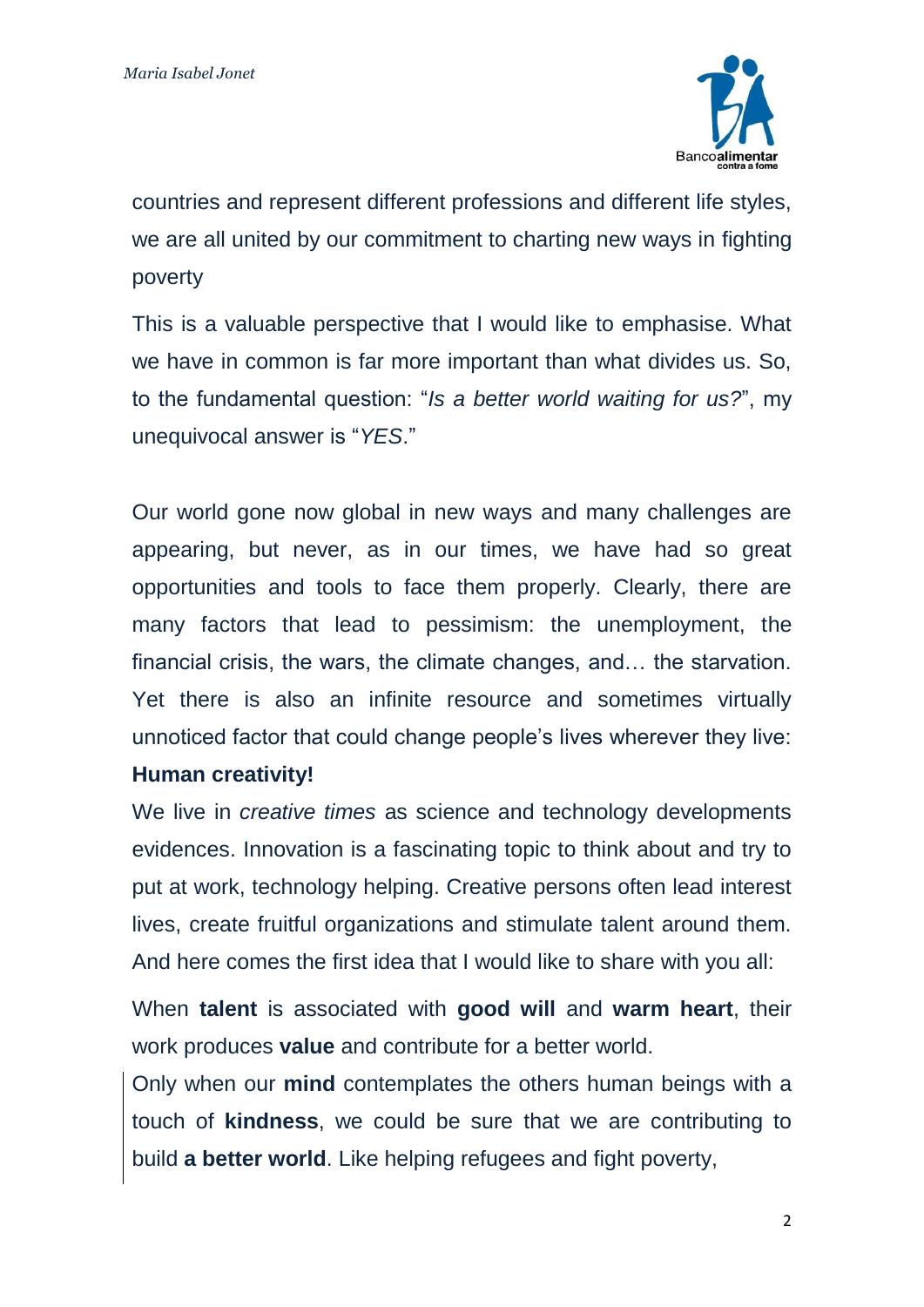

The *Food Bank against the Hunger* pursues its mission and acts on a daily basis obeying to a simple trinity of principles: "*Small things make a great difference!*"; "*Do more with less*"; "*Lead by example*". Surprisingly as it may sound, in our Institution, innovation is basically the reinventing of a old value so much forgotten in these days of abundance for some and waste for all. Let me put it in a simple way: a pencil is a pencil and, if I have one, I do not need to have two or three; so, if I have two or three, I will give the second and the third to those who do not have any.

In face of so many challenges, I deeply believe that only an **innovative kindness** will create possibilities to change our daily scenery and will help us to build a better world— for all and, not only for the usual few. As far as we, at the Food Bank, could see, , this requires what scholars and analytical perspectives call "*living sustainably*":

A life style where global institutions, national states, organizations, families and citizens display living standards without causing excessive damage to their environments, avoiding excesses and exploring the **virtues** both of **globalisation and sustainable consumption**.

One big reason why it is essential to continue, in the big and small things, in the years ahead, making intelligent efforts to build conditions in the private and public spheres for human dignity. We live in a world of complex challenges and great opportunities. Well, I believe that: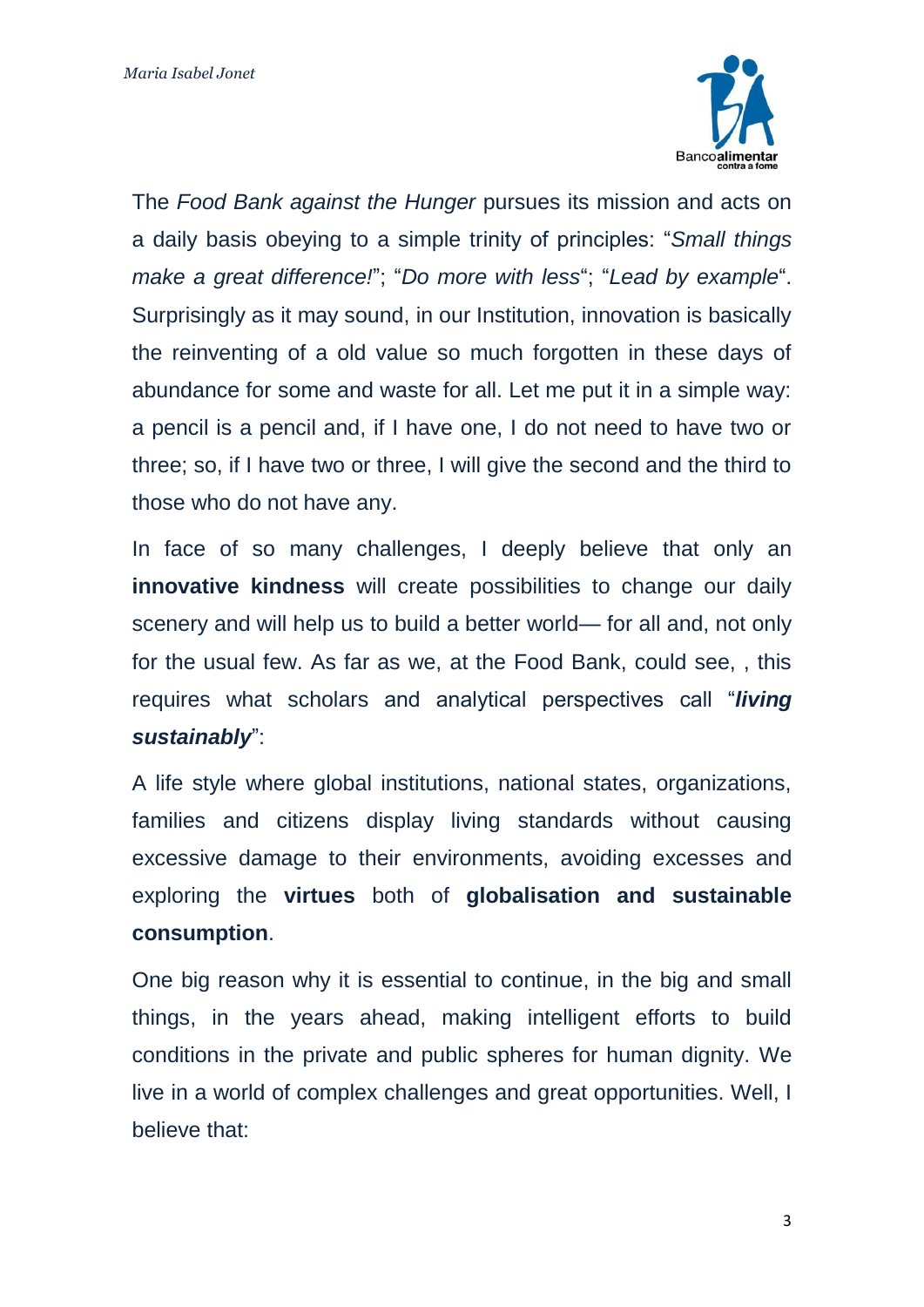

The main problem we face is a **deficit of humanitarian mindset**. Yet, we can change and create and, re-create, **common values** for guidance to a better world.

The growing competition for resources is a major challenge that requires international and national proper actions, but also a more conscious individual behaviour. I believe in an approach founded on two simple pillars to rule social entrepreneurship:

**Promoting human dignity and extend responsibility.** Ours and, of the all others. The **inspiration**/**energy** of human *genius* is a sense of a **common purpose.**

My team and I have been successfully managing the *Banco Alimentar Contra a Fome – Food Bank against Hunger* for over than 25 years decade. It is important to emphasize that our Institution is independent from the State and does not profess any confession: it works with a small number of dedicated professionals and thousands of volunteers— that offer their time and their talent to the common good, working day-by-day in a good will's circle that provide the indispensable material resources for our job.

We do not represent any political or corporate, financial, or lobby organizations. The Food Banks and several other twin organizations, like ENTRAJUDA or Banco de Bens Doados in Portugal, are a clear signal of an increasing sensitivity to the common causes of the philanthropy.

The Food Banks Against Hunger are what in-doors we classify as "*a necessary, but provisory reply, because*"— as is written in the